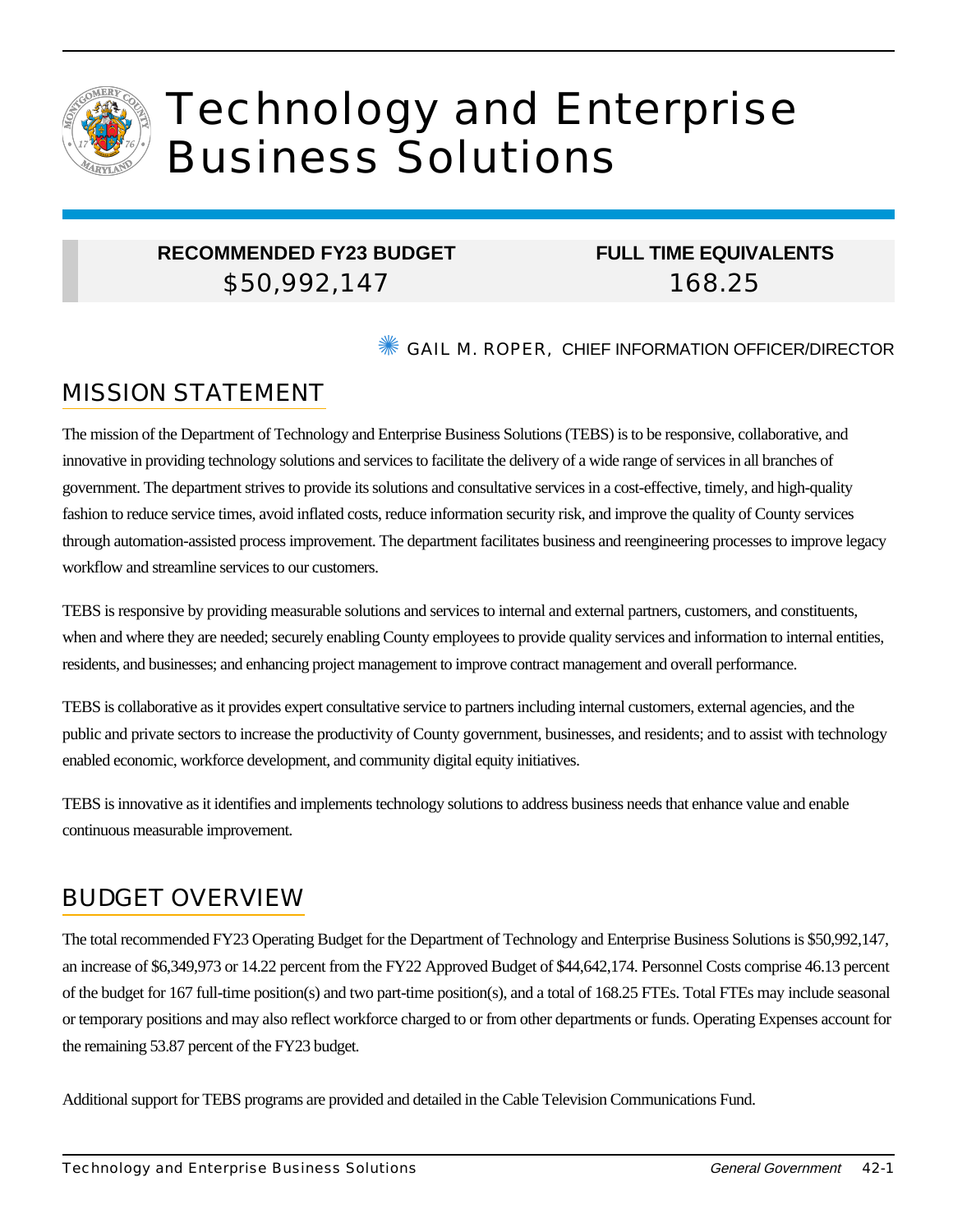In addition, this department's Capital Improvements Program (CIP) requires Current Revenue funding.

# COUNTY PRIORITY OUTCOMES

While this program area supports all seven of the County Executive's Priority Outcomes, the following are emphasized:

- ❖ **Effective, Sustainable Government**
	- ❖ **An Affordable, Welcoming County for a Lifetime**
	- ❖ **Thriving Youth and Families**

# INITIATIVES

- Replace and update County technology infrastructure, which will result in a 90% reduction in back-up and recovery times and will provide a ransomware recovery platform, which will greatly protect the County from potential ransomware attacks.
- ✪ Implement a Network Equipment Modernization Program to update the County's network equipment and improve service reliability, cybersecurity, and recovery.
- ✪ Significantly expand cybersecurity capabilities to combat today's and tomorrow's increased information security threats. Areas of expansion include improved information security risk management assessments and procedures, deployment of next-generation endpoint (e.g., desktops, servers, laptops, and mobile devices), advanced threat prevention/response, and simulated cyber-attacks to help protect County data and systems.
- ✪ Implement an Enterprise Mobile Application Management (MAM) solution to enhance security on mobile computing devices to strengthen security of County data.

## INNOVATIONS AND PRODUCTIVITY IMPROVEMENTS

- ✹ Implemented Multi Factored Authentication (MFA) for 100% of employees, contractors, and volunteers when accessing any of the County's single sign on (SSO) applications, any services using Office 365, or any remote access services. This has minimized the threats from phishing attacks and stolen credentials, greatly reducing the potential for data compromise or data loss. Full implementation of MFA was completed in July 2021 and involved significant coordination across all departments and senior county leadership.
- ✹ Implemented the Learning Pathways platform, integrating self-paced Microsoft training within Microsoft Teams. It gives over 9,000 users with access to the most up-to-date training classes in the form of over 30 different learning paths. Classes include Word, PowerPoint, OneDrive, SharePoint, Power Platform, Azure, Privacy & Security, Working Remotely and more. Since its launch in July 2021, the Learning Pathways portal has received 5,138 home page views and a cumulative 9,404 visits across the other site pages.
- **Example 2** Developed Privacy and Security training to inform Montgomery County Government employees on best practices for protecting data and Personally Identifiable Information (PII) in County-managed applications including SharePoint, OneDrive, Outlook and more.
- ✹ Upgraded FiberNet to its third generation "FiberNet3" to provide a significant increase in bandwidth and greatly enhanced reliability, making it a Carrier Class network.

## PROGRAM CONTACTS

Contact Michele Crane of the Department of Technology and Enterprise Business Solutions at 240.777.2845 or Julie Knight of the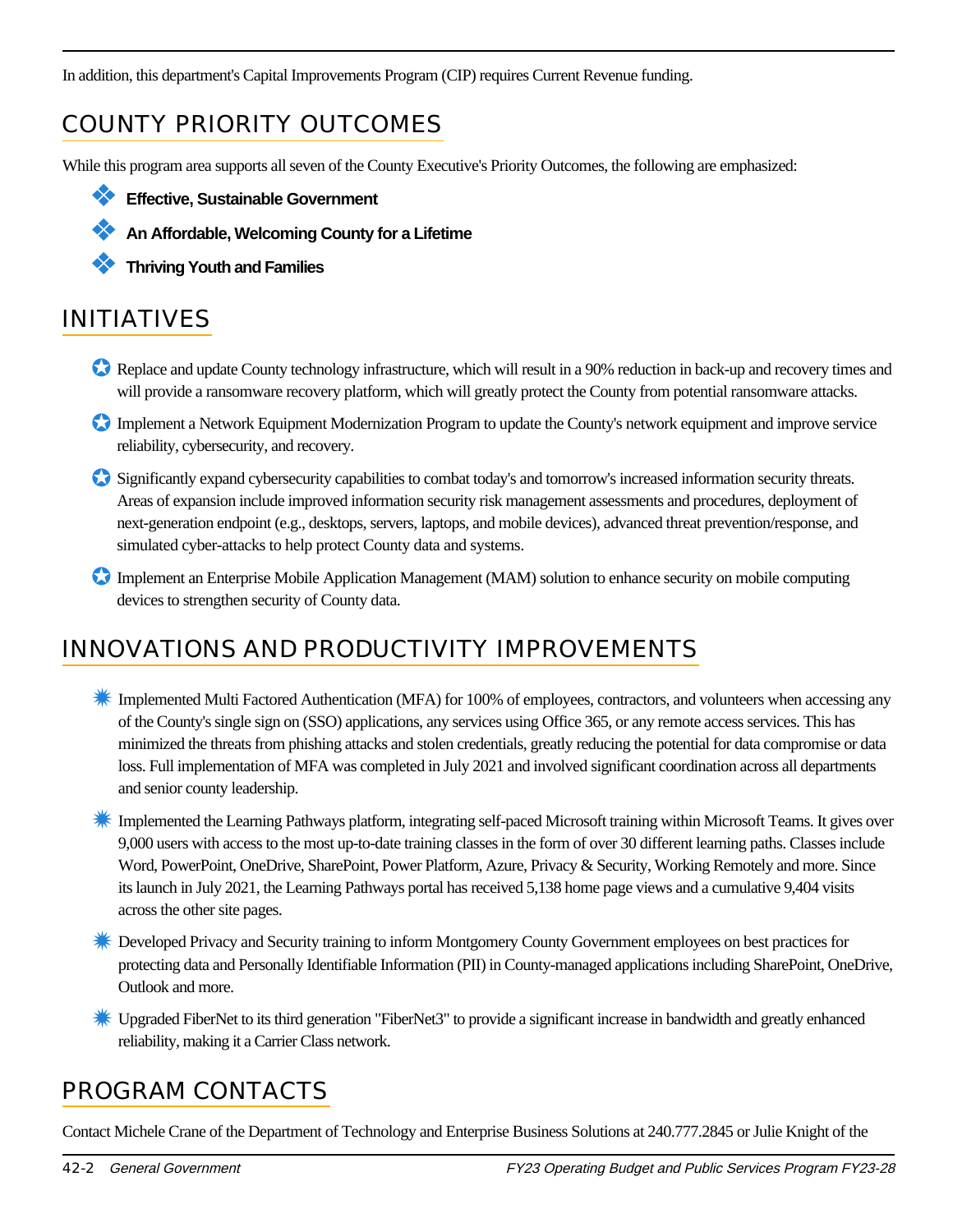Office of Management and Budget at 240.277.2760 for more information regarding this department's operating budget.

## PROGRAM PERFORMANCE MEASURES

Performance measures for this department are included below (where applicable), with multi-program measures displayed at the front of this section and program-specific measures shown with the relevant program. The FY22 estimates reflect funding based on the FY22 Approved Budget. The FY23 and FY24 figures are performance targets based on the FY23 Recommended Budget and funding for comparable service levels in FY24.

## PROGRAM DESCRIPTIONS

## **Digital Transformation**

The Office of Digital Transformation provides a strategic digital vision for the County to meet its priority objectives, enhance the value of services provided to stakeholders, and lower the overall cost of service delivery. The Office of Digital Transformation is responsible for ensuring that the enterprise's business strategy is optimal, given the current and evolving digital realities, opportunities, and threats. The Chief Digital Officer leads the Office of Digital Transformation and champions the use of information, data, and technology in improving the business model design of County stakeholders, innovating upon all aspects of the business, and creating business success for Montgomery County.

The Office of Digital Transformation is responsible for Geographic Information Systems, Web and Mobile Applications, Infrastructure and Cloud Services, Data Services, and Enterprise Resource Planning which includes Human Capital Management, Payroll/Comp/BI, Security and System Administration, and Financials.

| <b>Program Performance Measures</b>                                | <b>Actual</b><br><b>FY20</b> | <b>Actual</b><br><b>FY21</b> | <b>Estimated</b><br><b>FY22</b> | <b>Target</b><br><b>FY23</b> | Target<br><b>FY24</b> |
|--------------------------------------------------------------------|------------------------------|------------------------------|---------------------------------|------------------------------|-----------------------|
| Number of enterprise resource planning (ERP) work orders completed | 708                          | 1.023                        | 1.100                           | 1.150                        | 1,200                 |
| Number of websites and web applications supported                  | 373                          | 397                          | 414                             | 431                          | 448                   |
| Number of Open Data datasets published                             | 32                           | 22                           | 35                              | 35                           | 35                    |
| Enterprise resource system availability                            | 100.00%                      | 99.93%                       | 99.80%                          | 99.98%                       | 99.98%                |
| Success rate for business intelligence data refreshes              | 98.00%                       | 99.00%                       | 99.00%                          | 99.00%                       | 99.00%                |
| Number of business intelligence data models published              | 90                           | 114                          | 120                             | 125                          | 128                   |

| <b>FY23 Recommended Changes</b>                                                                                                                                                                          | <b>Expenditures</b> | <b>FTEs</b> |
|----------------------------------------------------------------------------------------------------------------------------------------------------------------------------------------------------------|---------------------|-------------|
| <b>FY22 Approved</b>                                                                                                                                                                                     | 13,271,574          | 51.75       |
| Technical Adj: Realignment of Contractor Costs from the Strategic Planning Program to the Digital<br><b>Transformation Program</b>                                                                       | 2,420,866           | (3.00)      |
| Enhance: Azure Commercial                                                                                                                                                                                | 197,692             | 0.00        |
| Increase Cost: ESRI Enterprise License Agreement                                                                                                                                                         | 150,000             | 0.00        |
| Increase Cost: Oracle Software Maintenance                                                                                                                                                               | 86,745              | 0.00        |
| Increase Cost: Fastpath Segregation of Duties (SoD) Software                                                                                                                                             | 39,242              | 0.00        |
| Increase Cost: Socrata Software Maintenance (data Montgomery & spendingMontgomery)                                                                                                                       | 38,500              | 0.00        |
| Technical Adj: Shift Funding for Trusted Metrics Replaced by Azure from Chief Information Officer<br>Program to the Digital Transformation Program                                                       | 33,000              | 0.00        |
| Multi-program adjustments, including negotiated compensation changes, employee benefit changes,<br>changes due to staff turnover, reorganizations, and other budget changes affecting multiple programs. | (2,862,950)         | (12.00)     |
| <b>FY23 Recommended</b>                                                                                                                                                                                  | 13,374,669          | 36.75       |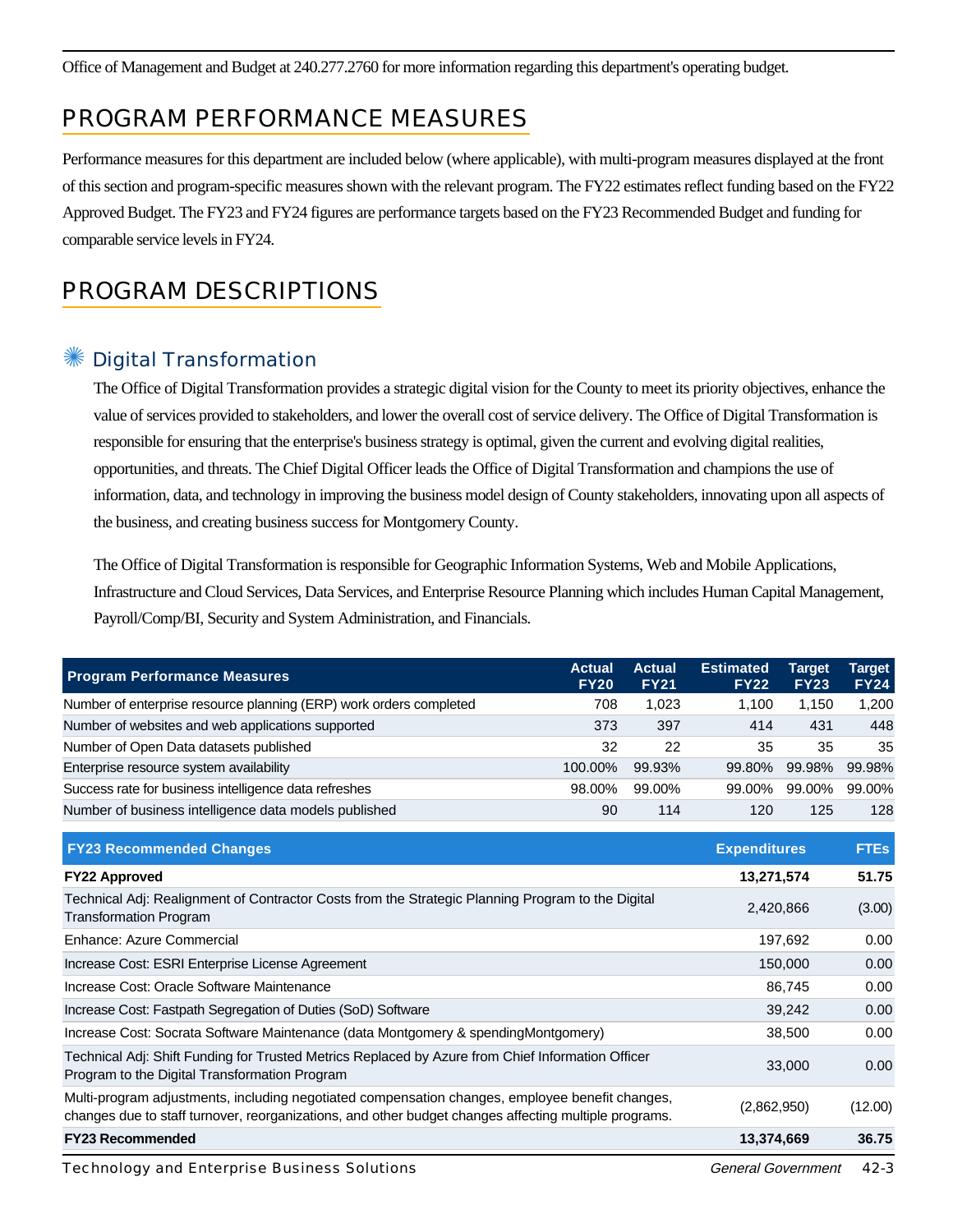Note(s): The Department is currently reviewing and updating all program performance measures as a part of their comprehensive reorganization and updates will be reflected in the FY23 budget.

#### ✺ Office of Broadband Programs and Infrastructure Modernization

The Office of Broadband Programs (OBP) is responsible for Countywide broadband governance, planning, implementation, and operations; encouraging broadband related economic development; and enabling digital equity initiatives. This Office leads the County Executive's ultraMontgomery initiative; manages the County's cable television and telecommunications franchise agreements and the Cable Special Revenue Fund; ensures that consumer cable and broadband services are of high quality; ensures that communication providers comply with safety and construction codes; enforces cable and broadband customer service requirements; promotes community and civic engagement through Public, Educational, and Government (PEG) programming utilizing multi-media platforms; and manages the County's FiberNet fiber optic network and related broadband services. FiberNet is the County's critical infrastructure communications network that enables all email, video, Internet access, and Cloud services, and supports County voice telephony, access to County business systems, County e-payments and forms, transport of public safety communications, and broadband and networking for MCPS, MC, HOC, M-NCPPC, and WSSC Water. As a result of the FY22 TEBS reorganization which consolidates infrastructure initiatives and management, OBP will now also lead the following programs:

The Infrastructure Modernization program designs, implements, and maintains a secure and reliable data center, server and cloud infrastructures for over 600 County business systems and approximately 12,000 County users, including ongoing patching and remediation of the servers to maintain and improve functionality and security. Infrastructure Modernization manages the infrastructure for enterprise-wide systems for the Enterprise Resource Planning (ERP), MC311, MCTime and the Public Safety (911) Data System. This includes operating and managing the following enterprise systems - data centers, loud-based solutions, identity management systems, file and print systems, records management systems, and office productivity/collaboration.

The Telecommunication Solutions program provides integrated communications services and solutions for County government departments and agencies, including MC311. Telecommunication Solutions is responsible for the programming, operation, and maintenance of the County's telephone system and related services such as voicemail, automatic call distribution (ACD). Radio Communications Services is responsible for the operation and maintenance of the County's 800 MHZ radio and mobile communications systems and infrastructures which largely support public safety departments.

| <b>Program Performance Measures</b>                             | <b>Actual</b><br><b>FY20</b> | <b>Actual</b><br><b>FY21</b> | <b>Estimated</b><br><b>FY22</b> | <b>Target</b><br><b>FY23</b> | Target<br><b>FY24</b> |
|-----------------------------------------------------------------|------------------------------|------------------------------|---------------------------------|------------------------------|-----------------------|
| Number of telecom service requests                              | 1.920                        | 1.500                        | 1.500                           | 1.400                        | 1.400                 |
| Average number of workdays to complete telecom service requests | 10.3                         | 0.8                          | 0.8                             | 0.8                          | 0.8                   |
| Percent of time public safety radio system is fully operational | 100.00%                      | 98.90%                       | 98.90%                          | 98.90%                       | 98.90%                |

| <b>FY23 Recommended Changes</b>                                                                                                 | <b>Expenditures</b> | <b>FTEs</b> |
|---------------------------------------------------------------------------------------------------------------------------------|---------------------|-------------|
| <b>FY22 Approved</b>                                                                                                            | 15,661,439          | 59.50       |
| Shift: FiberNet Infrastructure from the Cable Fund                                                                              | 1,391,262           | 0.00        |
| Shift: Funding for OBP Programs funded by ARPA in FY22 to the General Fund, Including ARPA<br>Funded Programs in the Cable Fund | 1,200,000           | 0.00        |
| Shift: FiberNet Network Operations Center from the Cable Fund to TEBS                                                           | 910.000             | 0.00        |
| Increase Cost: 800 MHz Trunked Radio System Maintenance                                                                         | 567.327             | 0.00        |
| Shift: Operating Expenses from the Cable Fund CIP to TEBS                                                                       | 333,000             | 0.00        |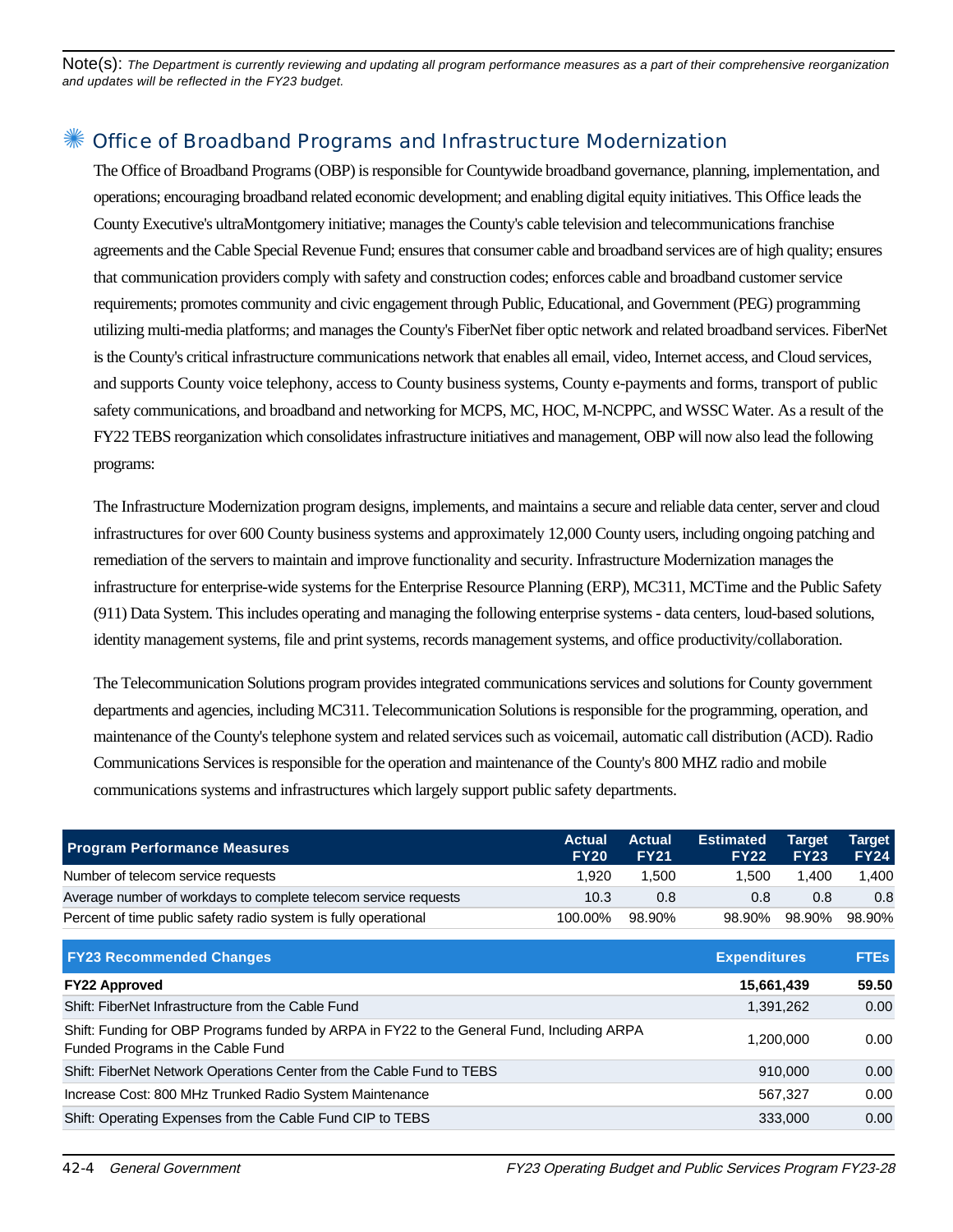| <b>FY23 Recommended Changes</b>                                                                                                                                                                          | <b>Expenditures</b> | <b>FTEs</b> |
|----------------------------------------------------------------------------------------------------------------------------------------------------------------------------------------------------------|---------------------|-------------|
| Increase Cost: Transfer Two Positions Previously Charged to the FiberNet CIP Project to the General<br>Fund                                                                                              | 269,208             | 2.00        |
| Increase Cost: Premier One CAD Upgrade Annual Maintenance                                                                                                                                                | 97,000              | 0.00        |
| Increase Cost: CAD Software Maintenance                                                                                                                                                                  | 70,008              | 0.00        |
| Increase Cost: Online RMS User - eJustice Software Maintenance                                                                                                                                           | 18,233              | 0.00        |
| Increase Cost: Fortinet/Fortigate Firewall                                                                                                                                                               | 6,000               | 0.00        |
| Increase Cost: NetMotion Mobility and Diagnostics Clients Renewal                                                                                                                                        | 2,858               | 0.00        |
| Technical Adj: Shift Daily Rental Motor Pool from the Office of Broadband Programs to the Chief<br>Information Officer Program                                                                           | (4,000)             | 0.00        |
| Shift: Digital Equity to the Cable Fund                                                                                                                                                                  | (182, 340)          | 0.00        |
| Shift: Montgomery Connects Digital Equity Programs to the Cable Fund                                                                                                                                     | (300, 941)          | (1.00)      |
| Technical Adj: Realignment of FY22 Reorganization Changes                                                                                                                                                | (602, 540)          | (3.00)      |
| Multi-program adjustments, including negotiated compensation changes, employee benefit changes,<br>changes due to staff turnover, reorganizations, and other budget changes affecting multiple programs. | (676, 919)          | 0.00        |
| <b>FY23 Recommended</b>                                                                                                                                                                                  | 18,759,595          | 57.50       |

## ✺ Office of the Chief Information Officer

The Office of the Chief Information Officer (OCIO) prioritizes the enterprise agenda for technology strategy. The OCIO focuses on strategic business outcomes which include alignment with the business goals of the organization, IT Strategy and Planning, the IT project portfolio, IT Project Management Office (PMO), IT performance measurement, IT organizational change management, One Face Forward initiative, IT methodologies and trend decisions, IT vendor management, finance and budgeting. The OCIO remains focused on dealing with vendor relationships, identifying, and introducing new ways of doing business including the emphasis on consultative services to departments. The OCIO is strategic in engaging with business executives and the political body. The OCIO defines policy development that protects and defines data security by working closely with the Chief Information Security Officer.

| <b>Program Performance Measures</b>                                                                                                | <b>Actual</b><br><b>FY20</b> | <b>FY21</b> | <b>Actual Estimated</b><br><b>FY22</b> | <b>Target</b><br><b>FY23</b> | Target<br><b>FY24</b> |
|------------------------------------------------------------------------------------------------------------------------------------|------------------------------|-------------|----------------------------------------|------------------------------|-----------------------|
| Number of IT help desk requests                                                                                                    | 63,516                       | 69,732      | 70,429                                 |                              | 71,134 71,845         |
| Percent of systems and applications with risk assessment performed in past three years                                             | $0\%$                        | $0\%$       | $0\%$                                  | 1%                           | 2%                    |
| Percent of customers satisfied with the IT help desk                                                                               | 99%                          | 98%         | 98%                                    | 98%                          | 98%                   |
| Average security vulnerabilities per device                                                                                        | 9.3                          | 9.1         | 8.8                                    | 8.5                          | 8.5                   |
| Percent of IT help desk requests resolved on the first call                                                                        | 90%                          | 97%         | 90%                                    | 90%                          | 90%                   |
| <b>FY23 Recommended Changes</b>                                                                                                    |                              |             | <b>Expenditures</b>                    |                              | <b>FTEs</b>           |
| <b>FY22 Approved</b>                                                                                                               |                              |             | 8,271,620                              |                              | 46.00                 |
| Technical Adj: Realignment of Contractor Costs from the Strategic Partnerships Program to the Chief<br>Information Officer Program |                              |             | 2,463,621                              |                              | 4.00                  |
| Enhance: Defender for Endpoint Expansion                                                                                           |                              |             | 739,200                                |                              | 0.00                  |
| Add: Mandated Risk Management Program                                                                                              |                              |             | 230,000                                |                              | 0.00                  |
| <b>Restore: Penetration Testing Reinstatement</b>                                                                                  |                              |             | 175,000                                |                              | 0.00                  |
| Enhance: iBoss Cloud Migration Upgrade                                                                                             |                              |             | 130,000                                |                              | 0.00                  |
| Technical Adj: Transfer of EndPoint Management Contractor from DCM to CIO/SCCM                                                     |                              |             | 120,640                                |                              | 0.00                  |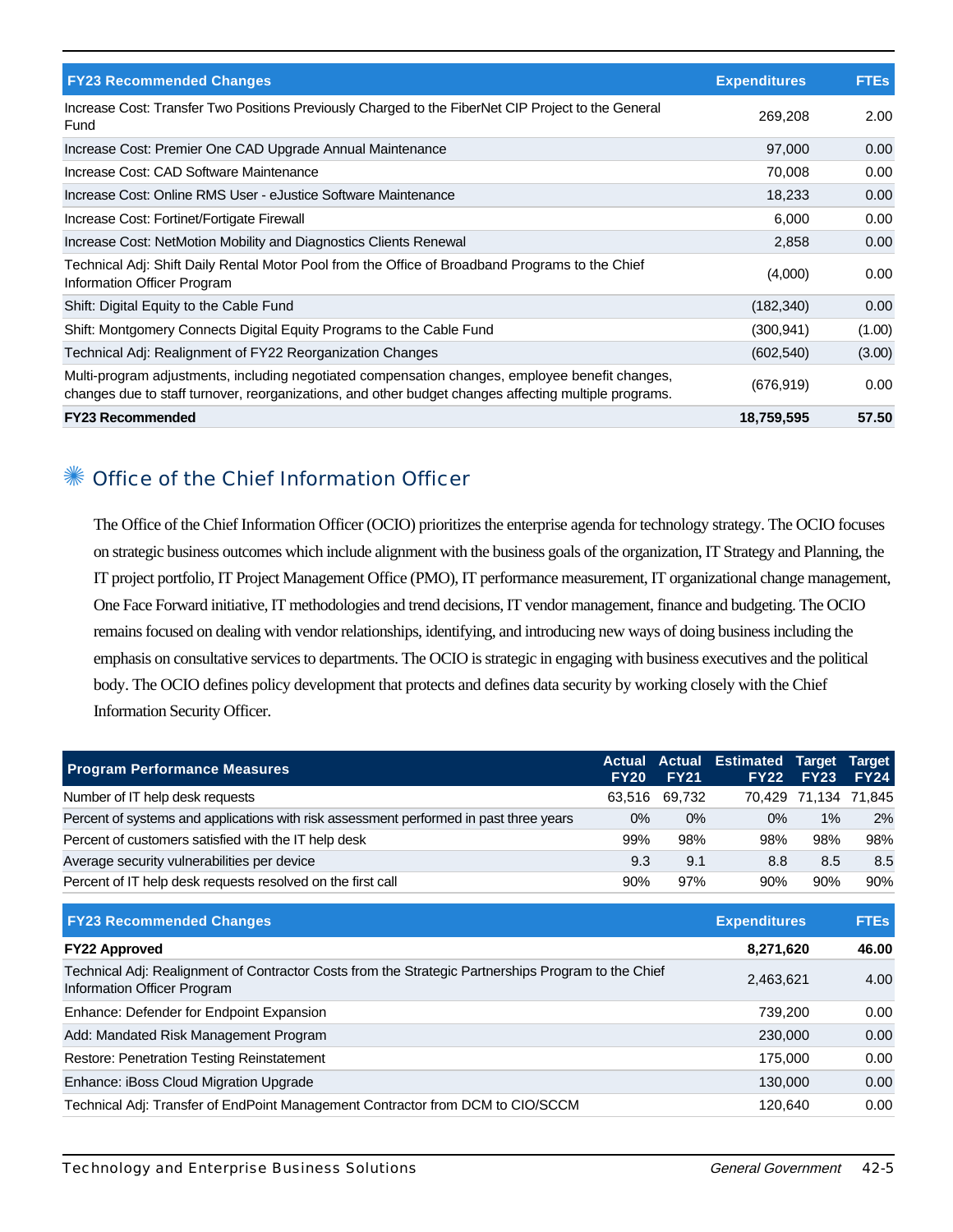| <b>FY23 Recommended Changes</b>                                                                                                                                                                          | <b>Expenditures</b> | <b>FTEs</b> |
|----------------------------------------------------------------------------------------------------------------------------------------------------------------------------------------------------------|---------------------|-------------|
| Technical Adj: Daily Rental Motor Pool from the Office of Broadband Programs to the Chief<br>Information Officer Program                                                                                 | 4.000               | 0.00        |
| Technical Adj: Shift Funding for Trusted Metrics Replaced by Azure from Chief Information Officer<br>Program to the Digital Transformation Program                                                       | (33,000)            | 0.00        |
| Multi-program adjustments, including negotiated compensation changes, employee benefit changes,<br>changes due to staff turnover, reorganizations, and other budget changes affecting multiple programs. | (5,985)             | 1.00        |
| <b>FY23 Recommended</b>                                                                                                                                                                                  | 12,095,096          | 51.00       |

Note(s): The Department is currently reviewing and updating all program performance measures as a part of their comprehensive reorganization and updates will be reflected in the FY23 budget.

#### Strategic Partnerships

The Office of Strategic Partnerships supports innovation by bridging the gap between County departmental business partners and technology solution providers to accomplish quick and agile solutions that address longstanding technological or work processes facing departments. The Chief Technology Officer oversees this office and manages business process reengineering and maintains a consulting relationship with all department partners. The Office of Strategic Partnerships directs the planning to ensure alignment of required goals to support enterprise business demands. This Office focuses on envisioning how departmental technology and business needs can be better supported to improve service to our customers. This office pushes technology services from an administrative, back-office function to a strategic partner for departments in innovating service to citizens.

The Office of Strategic Partnerships manages MC311 Applications Support, Enterprise Services, and Employee Productivity Services. This office will also manage the deployment and governance of low code platforms to meet aggressive delivery timetables of applications and for faster iterative updates, while deploying to the customer or public end-users.

| <b>Program Performance Measures</b>                                                                                                                                                                      | <b>Actual</b><br><b>FY20</b> | <b>Actual</b><br><b>FY21</b> | <b>Estimated</b><br><b>FY22</b> | <b>Target</b><br><b>FY23</b> | Target<br><b>FY24</b> |
|----------------------------------------------------------------------------------------------------------------------------------------------------------------------------------------------------------|------------------------------|------------------------------|---------------------------------|------------------------------|-----------------------|
| Average monthly Enterprise Service Bus data transfers                                                                                                                                                    | 271,477                      | 256,873                      | 269,750                         | 283,333                      | 297,500               |
| <b>FY23 Recommended Changes</b>                                                                                                                                                                          |                              |                              |                                 | <b>Expenditures</b>          | <b>FTEs</b>           |
| <b>FY22 Approved</b>                                                                                                                                                                                     |                              |                              |                                 | 7,437,541                    | 9.00                  |
| Increase Cost: Power Platform Licenses                                                                                                                                                                   |                              |                              |                                 | 203,042                      | 0.00                  |
| Enhance: GovDelivery SMS Text Messages (Due to COVID-19 Messaging)                                                                                                                                       |                              |                              |                                 | 115,000                      | 0.00                  |
| Increase Cost: SeamlessDocs (SaaS)                                                                                                                                                                       |                              |                              |                                 | 30,000                       | 0.00                  |
| Increase Cost: Twilio and Short Code 77788                                                                                                                                                               |                              |                              |                                 | 25,000                       | 0.00                  |
| Enhance: Designer to Improve/Enhance MC311 Website                                                                                                                                                       |                              |                              |                                 | 15,600                       | 0.00                  |
| Technical Adj: Shift Funding for Power Platform Licenses to the Device Client Management NDA                                                                                                             |                              |                              |                                 | (161, 303)                   | 0.00                  |
| Shift: Contract Costs to the Chief Information Officer Program and the Digital Transformation Program                                                                                                    |                              |                              |                                 | (4,281,947)                  | 2.00                  |
| Multi-program adjustments, including negotiated compensation changes, employee benefit changes,<br>changes due to staff turnover, reorganizations, and other budget changes affecting multiple programs. |                              |                              |                                 | 3,379,854                    | 12.00                 |
| <b>FY23 Recommended</b>                                                                                                                                                                                  |                              |                              |                                 | 6,762,787                    | 23.00                 |

Note(s): The Department is currently reviewing and updating all program performance measures as a part of their comprehensive reorganization and updates will be reflected in the FY23 budget.

## BUDGET SUMMARY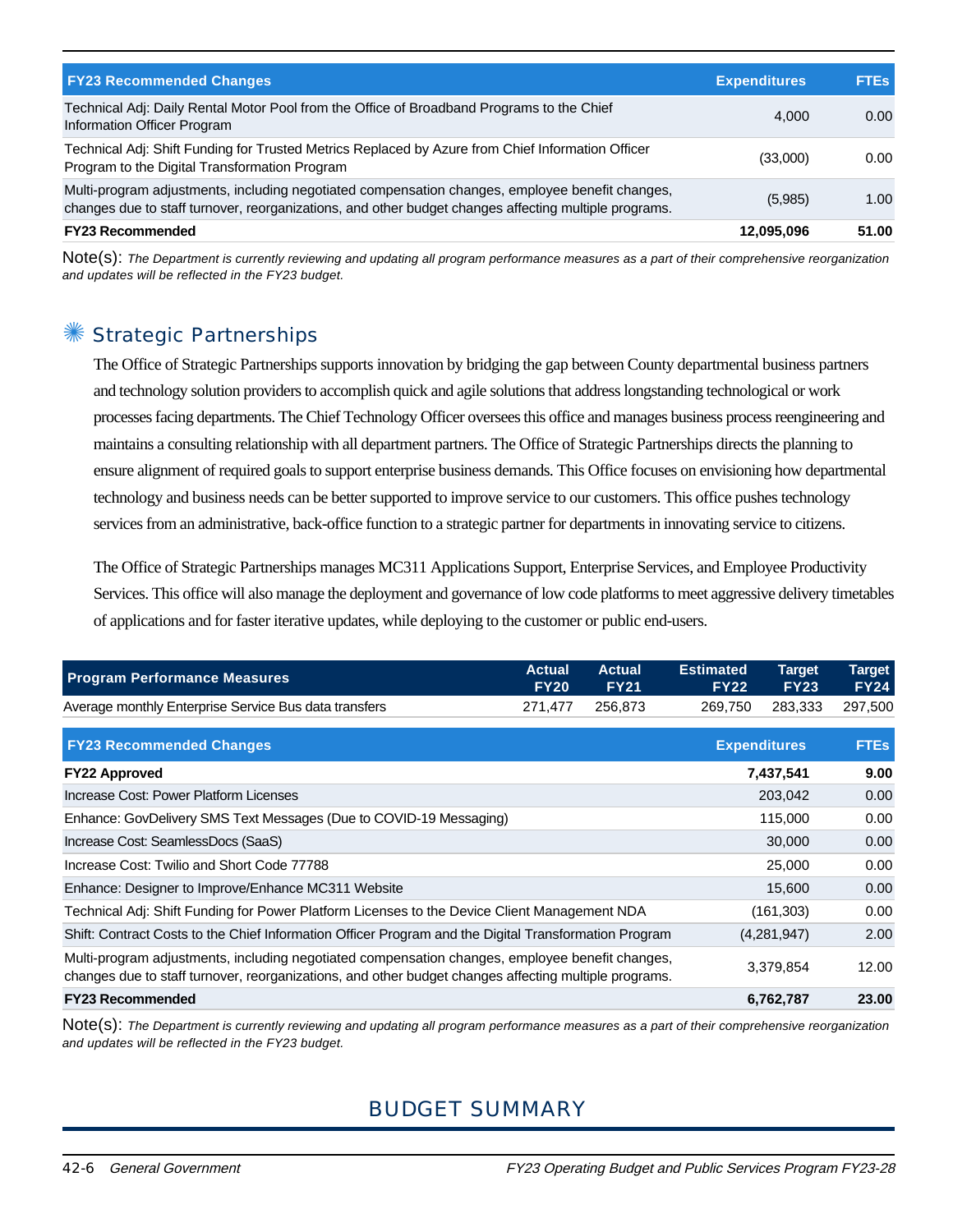|                                            | <b>Actual</b><br><b>FY21</b> | <b>Budget</b><br><b>FY22</b> | <b>Estimate</b><br><b>FY22</b> | <b>Recommended</b><br><b>FY23</b> | %Chg<br><b>Bud/Rec</b> |
|--------------------------------------------|------------------------------|------------------------------|--------------------------------|-----------------------------------|------------------------|
| <b>COUNTY GENERAL FUND</b>                 |                              |                              |                                |                                   |                        |
| <b>EXPENDITURES</b>                        |                              |                              |                                |                                   |                        |
| Salaries and Wages                         | 15,624,571                   | 18,473,840                   | 16,816,082                     | 19,064,962                        | 3.2%                   |
| <b>Employee Benefits</b>                   | 4,073,023                    | 4,766,584                    | 4,141,458                      | 4,455,668                         | $-6.5%$                |
| <b>County General Fund Personnel Costs</b> | 19,697,594                   | 23,240,424                   | 20,957,540                     | 23,520,630                        | 1.2%                   |
| <b>Operating Expenses</b>                  | 22,704,237                   | 20,841,450                   | 22,279,337                     | 27,431,217                        | 31.6%                  |
| <b>Capital Outlay</b>                      | 0                            | 60,300                       | 60,300                         | 40,300                            | $-33.2%$               |
| <b>County General Fund Expenditures</b>    | 42,401,831                   | 44, 142, 174                 | 43,297,177                     | 50,992,147                        | 15.5 %                 |
| <b>PERSONNEL</b>                           |                              |                              |                                |                                   |                        |
| Full-Time                                  | 167                          | 168                          | 168                            | 167                               | $-0.6%$                |
| Part-Time                                  | 2                            | $\overline{2}$               | 2                              | 2                                 |                        |
| <b>FTEs</b>                                | 165.25                       | 166.25                       | 166.25                         | 168.25                            | 1.2%                   |
| <b>REVENUES</b>                            |                              |                              |                                |                                   |                        |
| <b>Other Licenses/Permits</b>              | (10)                         | 0                            | $\pmb{0}$                      | 0                                 |                        |
| <b>County General Fund Revenues</b>        | (10)                         | $\bf{0}$                     | $\mathbf{0}$                   | $\bf{0}$                          |                        |
| <b>GRANT FUND - MCG</b>                    |                              |                              |                                |                                   |                        |
| <b>EXPENDITURES</b>                        |                              |                              |                                |                                   |                        |
| Salaries and Wages                         | 61,984                       | 0                            | $\pmb{0}$                      | $\pmb{0}$                         |                        |
| <b>Employee Benefits</b>                   | $\mathbf 0$                  | 0                            | $\mathbf 0$                    | 0                                 |                        |
| <b>Grant Fund - MCG Personnel Costs</b>    | 61,984                       | $\mathbf{0}$                 | $\mathbf{0}$                   | $\bf{0}$                          |                        |
| <b>Operating Expenses</b>                  | 694,588                      | 500,000                      | 500,000                        | 0                                 | $-100.0%$              |
| <b>Grant Fund - MCG Expenditures</b>       | 756,572                      | 500,000                      | 500,000                        | $\bf{0}$                          | $-100.0%$              |
| <b>PERSONNEL</b>                           |                              |                              |                                |                                   |                        |
| Full-Time                                  | $\pmb{0}$                    | $\boldsymbol{0}$             | $\mathbf 0$                    | 0                                 |                        |
| Part-Time                                  | 0                            | 0                            | 0                              | 0                                 |                        |
| <b>FTEs</b>                                | 0.00                         | 0.00                         | 0.00                           | 0.00                              |                        |
| <b>REVENUES</b>                            |                              |                              |                                |                                   |                        |
| American Rescue Plan Act                   | $\pmb{0}$                    | 500,000                      | 500,000                        | $\mathbf 0$                       | $-100.0%$              |
| <b>Federal Grants</b>                      | 756,572                      | 0                            | 0                              | $\mathbf 0$                       |                        |
| <b>Grant Fund - MCG Revenues</b>           | 756,572                      | 500,000                      | 500,000                        | $\pmb{0}$                         | $-100.0%$              |
| DEPARTMENT TOTALS                          |                              |                              |                                |                                   |                        |
| <b>Total Expenditures</b>                  | 43,158,403                   | 44,642,174                   | 43,797,177                     | 50,992,147                        | 14.2 %                 |
| <b>Total Full-Time Positions</b>           | 167                          | 168                          | 168                            | 167                               | $-0.6%$                |
| <b>Total Part-Time Positions</b>           | $\overline{2}$               | $\overline{2}$               | $\mathbf{2}$                   | $\mathbf{2}$                      |                        |
| <b>Total FTEs</b>                          | 165.25                       | 166.25                       | 166.25                         | 168.25                            | 1.2%                   |
| <b>Total Revenues</b>                      | 756,562                      | 500,000                      | 500,000                        | $\pmb{0}$                         | $-100.0%$              |
|                                            |                              |                              |                                |                                   |                        |

#### FY23 RECOMMENDED CHANGES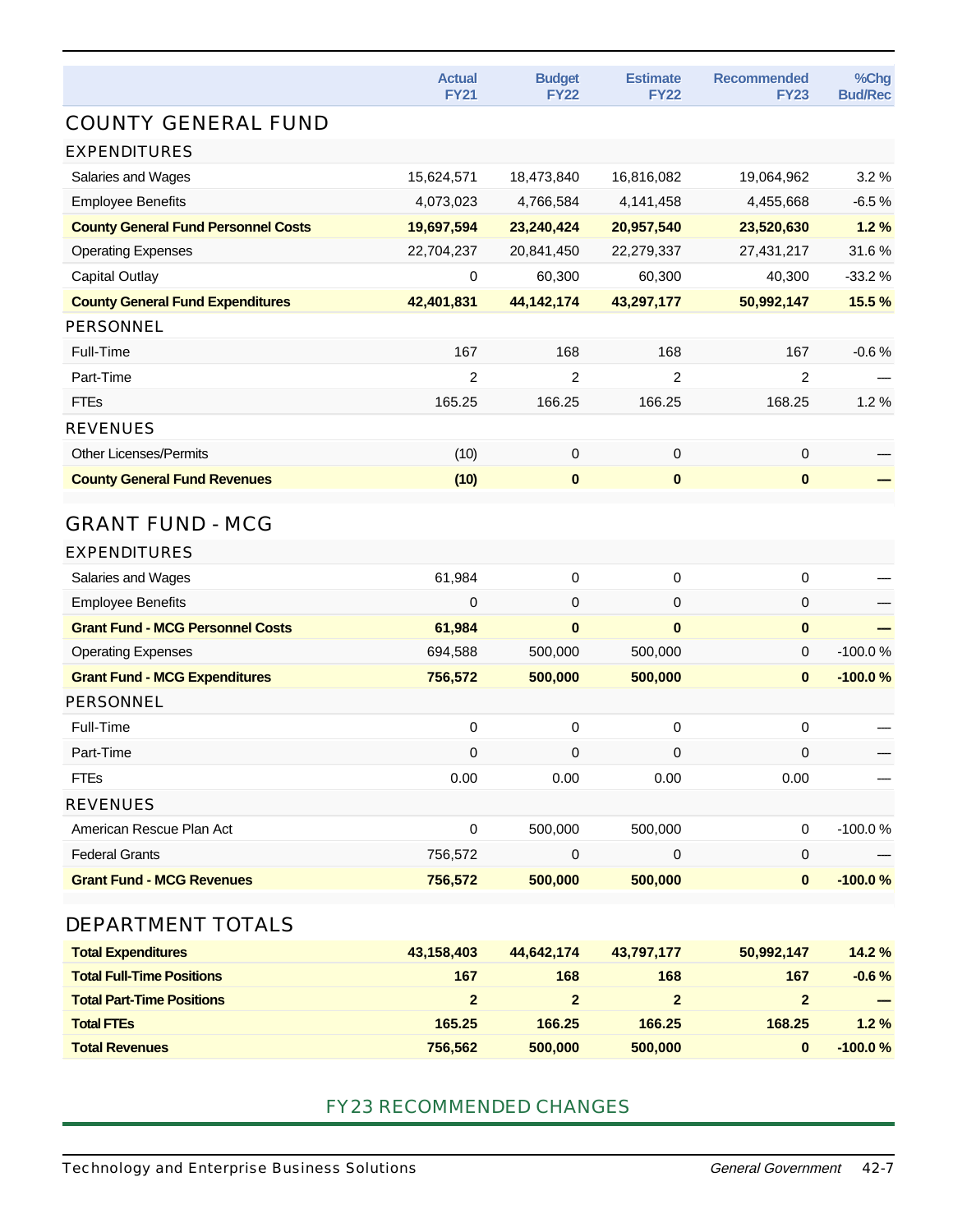#### **FY22 ORIGINAL APPROPRIATION 44,142,174 166.25**

| <b>Changes (with service impacts)</b>                                                                                                                                                           |           |        |
|-------------------------------------------------------------------------------------------------------------------------------------------------------------------------------------------------|-----------|--------|
| Enhance: Defender for Endpoint Expansion [Office of the Chief Information Officer ]                                                                                                             | 739,200   | 0.00   |
| Add: Mandated Risk Management Program [Office of the Chief Information Officer ]                                                                                                                | 230,000   | 0.00   |
| Enhance: Azure Commercial [Digital Transformation]                                                                                                                                              | 197,692   | 0.00   |
| Enhance: iBoss Cloud Migration Upgrade [Office of the Chief Information Officer ]                                                                                                               | 130,000   | 0.00   |
| Enhance: GovDelivery SMS Text Messages (Due to COVID-19 Messaging) [Strategic Partnerships]                                                                                                     | 115,000   | 0.00   |
| Enhance: Designer to Improve/Enhance MC311 Website [Strategic Partnerships]                                                                                                                     | 15,600    | 0.00   |
| <b>Other Adjustments (with no service impacts)</b>                                                                                                                                              |           |        |
| Technical Adj: Realignment of Contractor Costs from the Strategic Partnerships Program to the Chief Information<br>Officer Program [Office of the Chief Information Officer]                    | 2,463,621 | 4.00   |
| Technical Adj: Realignment of Contractor Costs from the Strategic Planning Program to the Digital<br>Transformation Program [Digital Transformation]                                            | 2,420,866 | (3.00) |
| Shift: FiberNet Infrastructure from the Cable Fund [Office of Broadband Programs and Infrastructure<br>Modernization]                                                                           | 1,391,262 | 0.00   |
| Shift: Funding for OBP Programs funded by ARPA in FY22 to the General Fund, Including ARPA Funded<br>Programs in the Cable Fund [Office of Broadband Programs and Infrastructure Modernization] | 1,200,000 | 0.00   |
| Shift: FiberNet Network Operations Center from the Cable Fund to TEBS [Office of Broadband Programs and<br>Infrastructure Modernization]                                                        | 910,000   | 0.00   |
| Increase Cost: 800 MHz Trunked Radio System Maintenance [Office of Broadband Programs and Infrastructure<br>Modernization]                                                                      | 567,327   | 0.00   |
| Shift: Operating Expenses from the Cable Fund CIP to TEBS [Office of Broadband Programs and Infrastructure<br>Modernization]                                                                    | 333,000   | 0.00   |
| Increase Cost: Annualization of FY22 Compensation Increases                                                                                                                                     | 332,607   | 0.00   |
| Increase Cost: Transfer Two Positions Previously Charged to the FiberNet CIP Project to the General Fund [Office<br>of Broadband Programs and Infrastructure Modernization]                     | 269,208   | 2.00   |
| Increase Cost: Power Platform Licenses [Strategic Partnerships]                                                                                                                                 | 203,042   | 0.00   |
| Increase Cost: FY23 Compensation Adjustment                                                                                                                                                     | 184,905   | 0.00   |
| Restore: Penetration Testing Reinstatement [Office of the Chief Information Officer]                                                                                                            | 175,000   | 0.00   |
| Increase Cost: ESRI Enterprise License Agreement [Digital Transformation ]                                                                                                                      | 150,000   | 0.00   |
| Technical Adj: Transfer of EndPoint Management Contractor from DCM to CIO/SCCM [Office of the Chief<br>Information Officer ]                                                                    | 120,640   | 0.00   |
| Increase Cost: Motor Pool Adjustment                                                                                                                                                            | 108,449   | 0.00   |
| Increase Cost: Premier One CAD Upgrade Annual Maintenance [Office of Broadband Programs and Infrastructure<br>Modernization]                                                                    | 97,000    | 0.00   |
| Increase Cost: Oracle Software Maintenance [Digital Transformation ]                                                                                                                            | 86,745    | 0.00   |
| Increase Cost: CAD Software Maintenance [Office of Broadband Programs and Infrastructure Modernization]                                                                                         | 70,008    | 0.00   |
| Increase Cost: Fastpath Segregation of Duties (SoD) Software [Digital Transformation ]                                                                                                          | 39,242    | 0.00   |
| Increase Cost: Socrata Software Maintenance (data Montgomery & spendingMontgomery) [Digital Transformation                                                                                      | 38,500    | 0.00   |
| Technical Adj: Shift Funding for Trusted Metrics Replaced by Azure from Chief Information Officer Program to the<br>Digital Transformation Program [Digital Transformation]                     | 33,000    | 0.00   |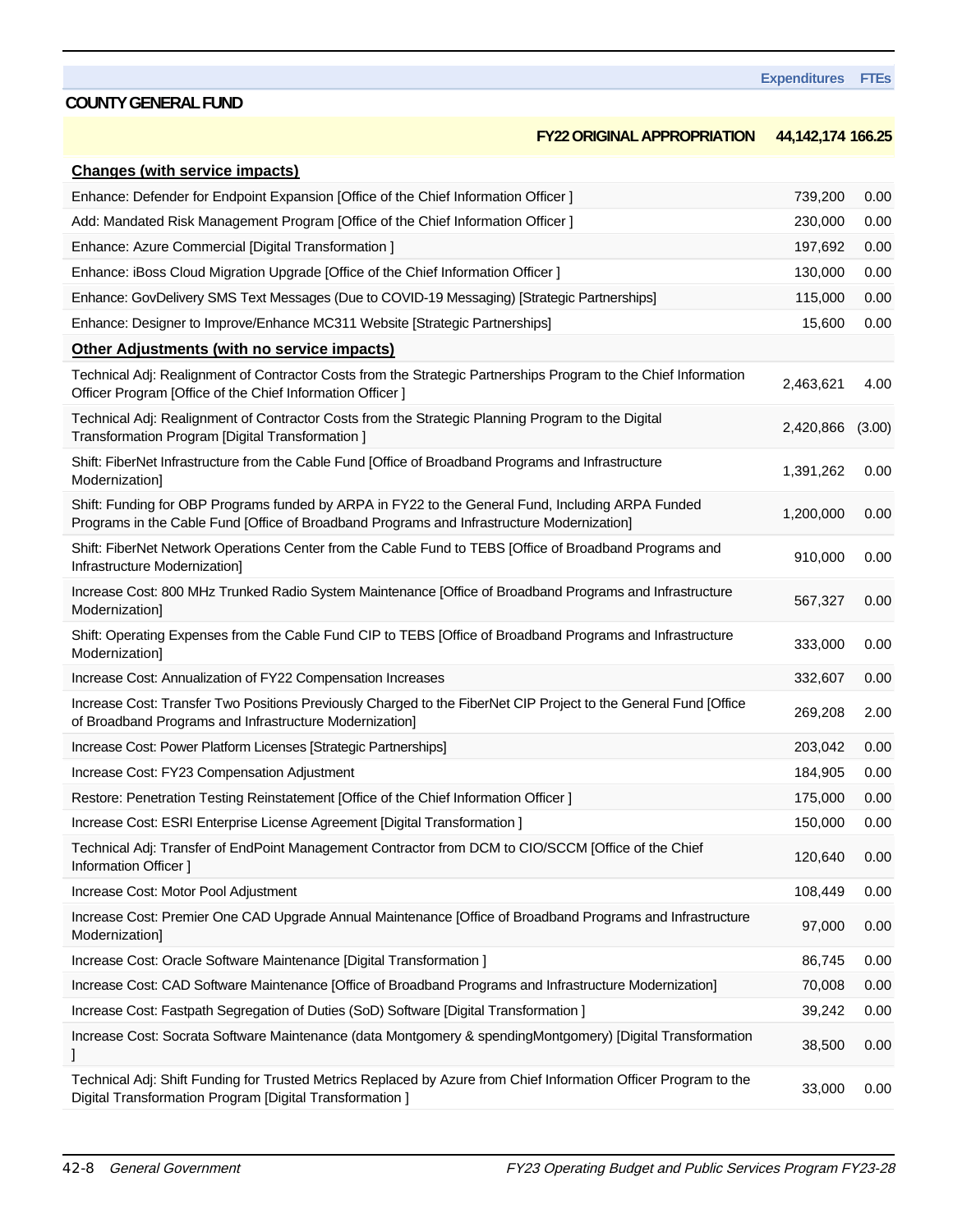| Increase Cost: SeamlessDocs (SaaS) [Strategic Partnerships]                                                                                                                                    | 30,000            | 0.00   |
|------------------------------------------------------------------------------------------------------------------------------------------------------------------------------------------------|-------------------|--------|
| Increase Cost: Twilio and Short Code 77788 [Strategic Partnerships]                                                                                                                            | 25,000            | 0.00   |
| Increase Cost: Online RMS User - eJustice Software Maintenance [Office of Broadband Programs and<br>Infrastructure Modernization]                                                              | 18,233            | 0.00   |
| Increase Cost: Fortinet/Fortigate Firewall [Office of Broadband Programs and Infrastructure Modernization]                                                                                     | 6.000             | 0.00   |
| Technical Adj: Daily Rental Motor Pool from the Office of Broadband Programs to the Chief Information Officer<br>Program [Office of the Chief Information Officer]                             | 4.000             | 0.00   |
| Increase Cost: Printing and Mail Adjustment                                                                                                                                                    | 3,612             | 0.00   |
| Increase Cost: NetMotion Mobility and Diagnostics Clients Renewal [Office of Broadband Programs and<br>Infrastructure Modernization]                                                           | 2,858             | 0.00   |
| Increase Cost: Annualization of FY22 Personnel Costs                                                                                                                                           | 0                 | 1.00   |
| Technical Adj: Shift Daily Rental Motor Pool from the Office of Broadband Programs to the Chief Information<br>Officer Program [Office of Broadband Programs and Infrastructure Modernization] | (4,000)           | 0.00   |
| Technical Adj: Shift Funding for Trusted Metrics Replaced by Azure from Chief Information Officer Program to the<br>Digital Transformation Program [Office of the Chief Information Officer ]  | (33,000)          | 0.00   |
| Technical Adj: Shift Funding for Power Platform Licenses to the Device Client Management NDA [Strategic<br>Partnerships]                                                                       | (161, 303)        | 0.00   |
| Shift: Digital Equity to the Cable Fund [Office of Broadband Programs and Infrastructure Modernization]                                                                                        | (182, 340)        | 0.00   |
| Decrease Cost: Retirement Adjustment                                                                                                                                                           | (295, 573)        | 0.00   |
| Shift: Montgomery Connects Digital Equity Programs to the Cable Fund [Office of Broadband Programs and<br>Infrastructure Modernization]                                                        | (300, 941)        | (1.00) |
| Technical Adj: Realignment of FY22 Reorganization Changes [Office of Broadband Programs and Infrastructure<br>Modernization]                                                                   | (602, 540)        | (3.00) |
| Shift: Contract Costs to the Chief Information Officer Program and the Digital Transformation Program [Strategic<br>Partnerships]                                                              | (4,281,947)       | 2.00   |
| <b>FY23 RECOMMENDED</b>                                                                                                                                                                        | 50.992.147 168.25 |        |

#### **GRANT FUND - MCG**

|                                                                               | <b>FY22 ORIGINAL APPROPRIATION</b> | 500,000   | 0.00 |
|-------------------------------------------------------------------------------|------------------------------------|-----------|------|
| <b>Other Adjustments (with no service impacts)</b>                            |                                    |           |      |
| Shift: Funding for OBP Programs funded by ARPA in FY22 to the General Fund [] |                                    | (500,000) | 0.00 |
|                                                                               | <b>FY23 RECOMMENDED</b>            |           | 0.00 |

## PROGRAM SUMMARY

| <b>Program Name</b>                                           |              | <b>FY22 APPR</b><br><b>Expenditures</b> | <b>FY22 APPR</b><br><b>FTEs</b> | <b>FY23 REC</b><br><b>Expenditures</b> | <b>FY23 REC</b><br><b>FTEs</b> |
|---------------------------------------------------------------|--------------|-----------------------------------------|---------------------------------|----------------------------------------|--------------------------------|
| Digital Transformation                                        |              | 13,271,574                              | 51.75                           | 13.374.669                             | 36.75                          |
| Office of Broadband Programs and Infrastructure Modernization |              | 15,661,439                              | 59.50                           | 18,759,595                             | 57.50                          |
| Office of the Chief Information Officer                       |              | 8,271,620                               | 46.00                           | 12,095,096                             | 51.00                          |
| <b>Strategic Partnerships</b>                                 |              | 7,437,541                               | 9.00                            | 6,762,787                              | 23.00                          |
|                                                               | <b>Total</b> | 44,642,174                              | 166.25                          | 50,992,147                             | 168.25                         |